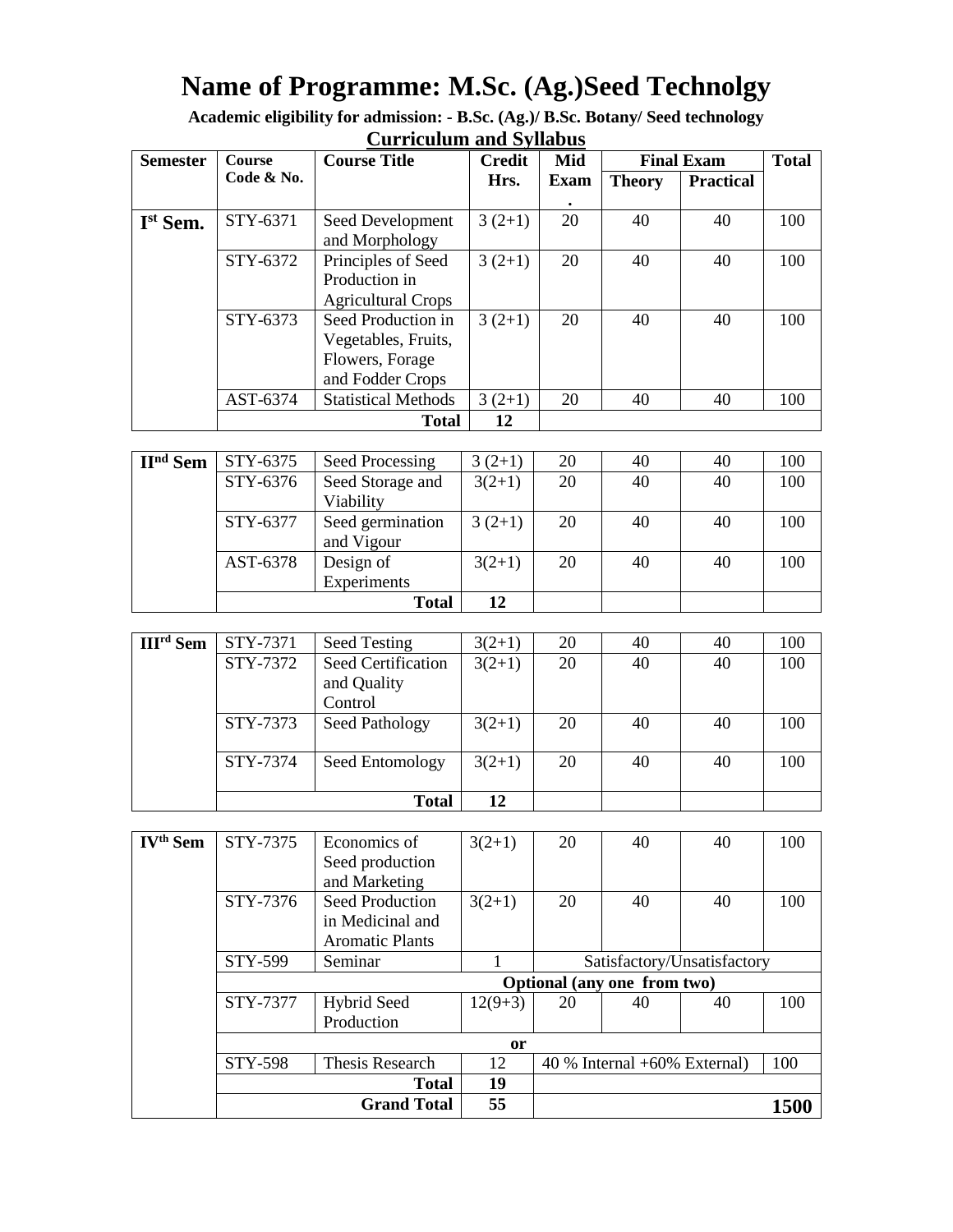#### **M.Sc Ag. Ist Semester Seed Technology**

#### **STY –6371. SEED DEVELOPMENT & MORPHOLOGY**

Flower type, Flower Structure in relation to seed development. Pollination mechanism and control of pollination. (Seed development, Sporogenesis, Fertilization, Embryogenesis and Seed Formation) in a typical monocot and typical dicot crops. Different type of embryo, endosperm and cotyledons, development and structure in representative crop plants with reference to food storage. Parthenogenesis, Parthenocarphy, Apomixes Classification, Significance and its utilization in different crops for hybrid seed productions. Seed coat structure, significations mechanical strength and permeability, Seed maturation. Harvest maturity, Influence of season, climate, nutrition's and other cultural management practices on development and maturation of seeds, occurrence of hard seed and seed dormancy etc.Means of achieving uniformity in development and maturation. Seed morphology of important plants and their identification.

#### **Practical**

 Study of Floral biology of monocot and dicot. Pollen morphology. Monocot and dicot embryos. Variability in seed development, seed maturation and chemical composition of seeds. Seed identifications. Seed coat structure, Seed dormancy etc.

#### **STY – 6372. Principles of Seed Production in Agricultural Crops.**

Seed industry development. Classification of crop plant in relation to mode of reproduction, variety, definition, type, development and release system and notification. Objective of seed productions, Generation System. Factor affecting of seed productions, site selection, isolation and rouging, compact area approach. Variety maintenance, nucleus/breeder, foundation and certified seed production in different crops. Hybrid seed production, heterosis; inbreeding depression, genetic, physiological and biochemical basis of heterosis. Two and three line system of hybrid seed production. Development of A, B, and R lines. Male sterility, its kind and use in hybrid seed production. Self-incompability its genesis and use in hybrid seed production. Causes of seed deterioration. Seed production planning, method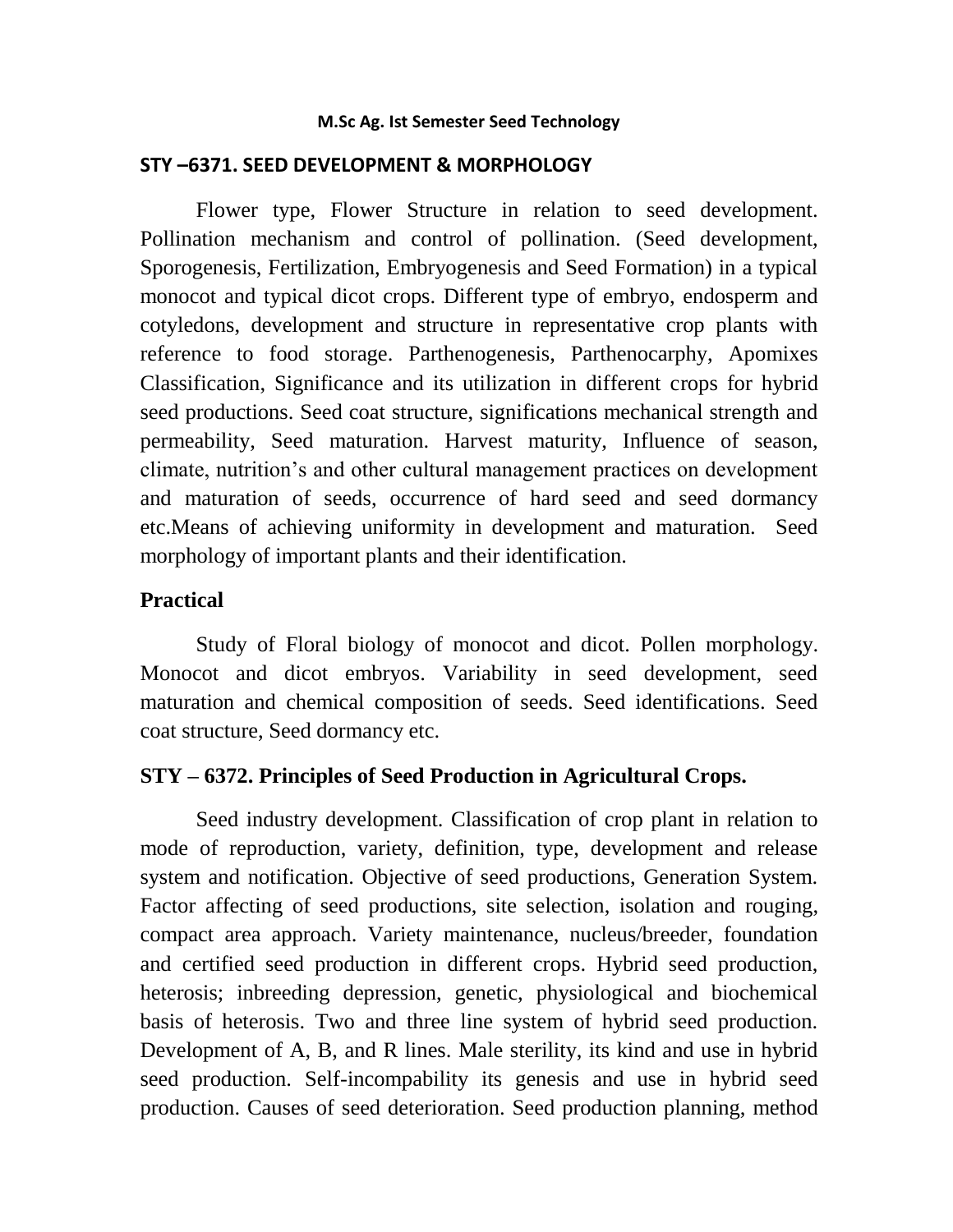of production, processing and storing in rice, wheat, maize, sorghum, pearl millet, barley, red gram, gram, green gram, cowpea, pea, soybean, groundnut, mustard, sunflower, linseed, cotton.

## **Practical**

Seed production planning in different crops with special reference to land and isolation requirement, Roguing harvesting and threshing. Nucleus, breeder, foundation and certified seed production in crops like rice, wheat, maize, sorghum, pearl millet, barley, red gram, chickpea, green gram, cowpea, pea, soybean, groundnut, mustard, sunflower, linseed, cotton. Hand emasculation and pollination for hybrid seed production.

## **STY –6373. Seed Production in vegetable, fruit, flowering, forage and fodder crops.**

Principles and methods of production, harvesting, processing and storage of seed in tomato, chilli, brinjal, bhindi, bean, amaranthus radish onion, cabbage, cauliflower, knolkhol, turnip, carrot, beetooots, potato and coriander. Improved varieties and their identification papaya and popular ornamental plants.

Reproduction in pasture and forage grasses and legumes. Seeds and clonal propagation perinial, biennial and annual legumes and grasses varietal identification, maintenance of genetic purity. Genetic shifts in generation of multiplication, isolation requirements, pollination control and development of superior pollinators. Selection-and .seed production areas. Influence of season, cultural treatment and management practices.

Pollination and seed setting, seed shattering, chemical top killing. Stage of harvesting and processing. Seed treatment, natural reseedling. Post harvest management of field.

## **Practical**

Nursery requirement of different vegetables and flower crops. Seedling age for transplanting. Floral structure and seed identification. Hand emasculation and pollination for hybrid seed production.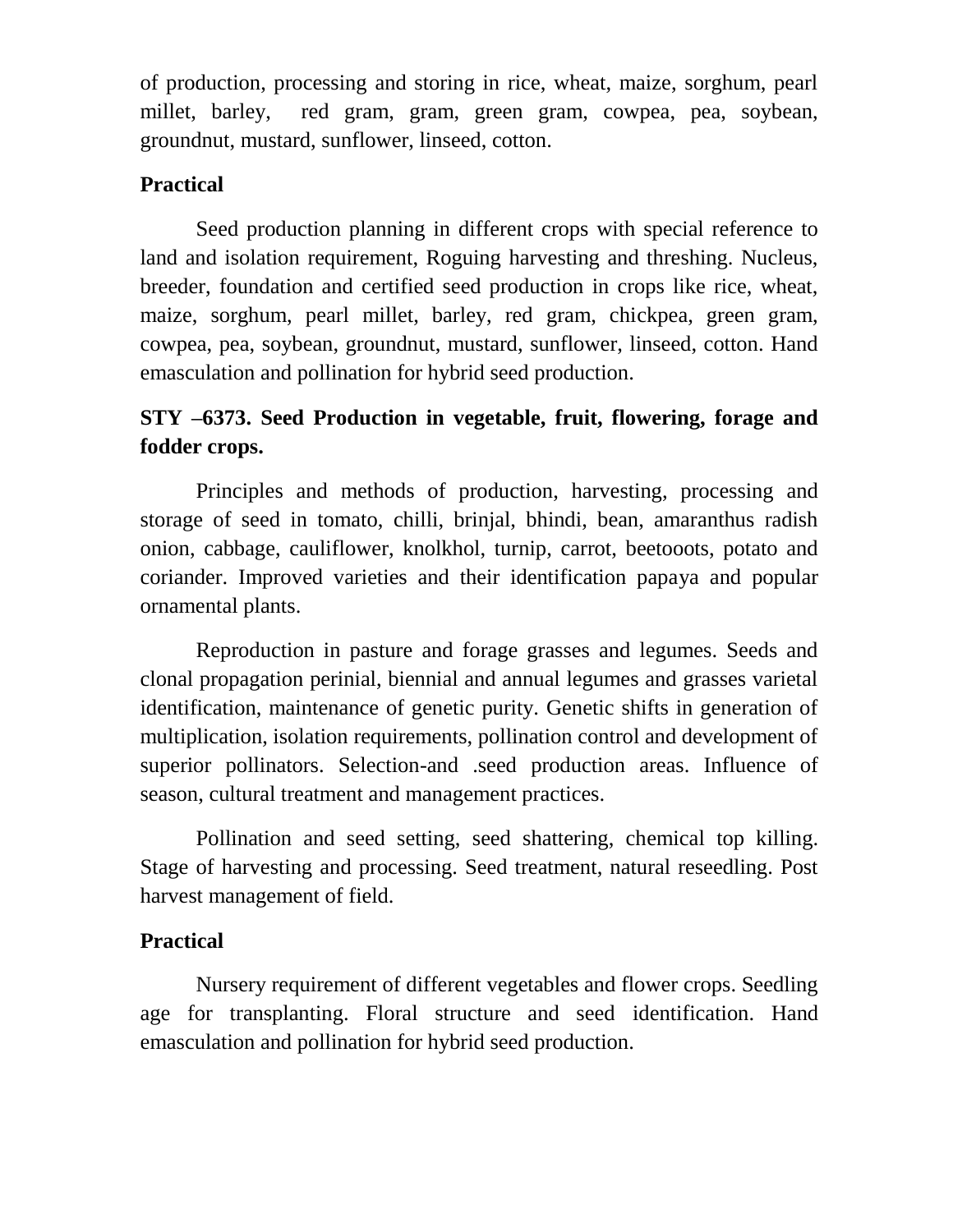#### **IInd Semester**

#### **STY- 6375: Seed Processing**

Introduction and importance of seed processing. Machine used in seed processing their construction, method of operation, control, precautions and maintenance. Different method of seed drying, including dehumidification and its impact on seed quality. Relative humidity and equilibrium moisture content of seed. Preparing seed for processing; scalper debearder, scarifier, hullar, seed cleaner and grader, screen cleaner, specific gravity separators, indented cylinder, separator, velvet separator, spiral separator, disc separator, colour sorter, seed treatment- methods of seed treatments, seed treating compounds, seed disinfestation. Packaging; principles and practices and materials. Processing plant design and layout.

#### **Practical**

Visit to seed processing plant. Operation and handling of mechanical drying equipments. Seed processing equipments. Seed treating equipments. Seed extraction. Seed quality upgradation. Seed blending.

#### **STY – 6376: Seed Storage and Viability**

Seed storage; importance and factors affecting it. Physiological, biochemical and cytological changes in seed during storage. Causes of seed deterioration. Concepts and significance of moisture equilibrium, methods of maintaining safe seed moisture content. Thumb rule and its relevance, loss of viability in important Agriculture and horticulture crops, viability equation and monograph. Methods to .minimize the loss of seed vigour and viability. Storage losses due to pests. Factors influencing storage losses. Fumigation and its effect on seed viability. Storage structure, storage methods and godown sanitation . Storage pest and their control.

#### **Practical**

Effect of temperature, moisture and length of storage on seed viability. Accelerated aging test. Visit to processing and storage plants.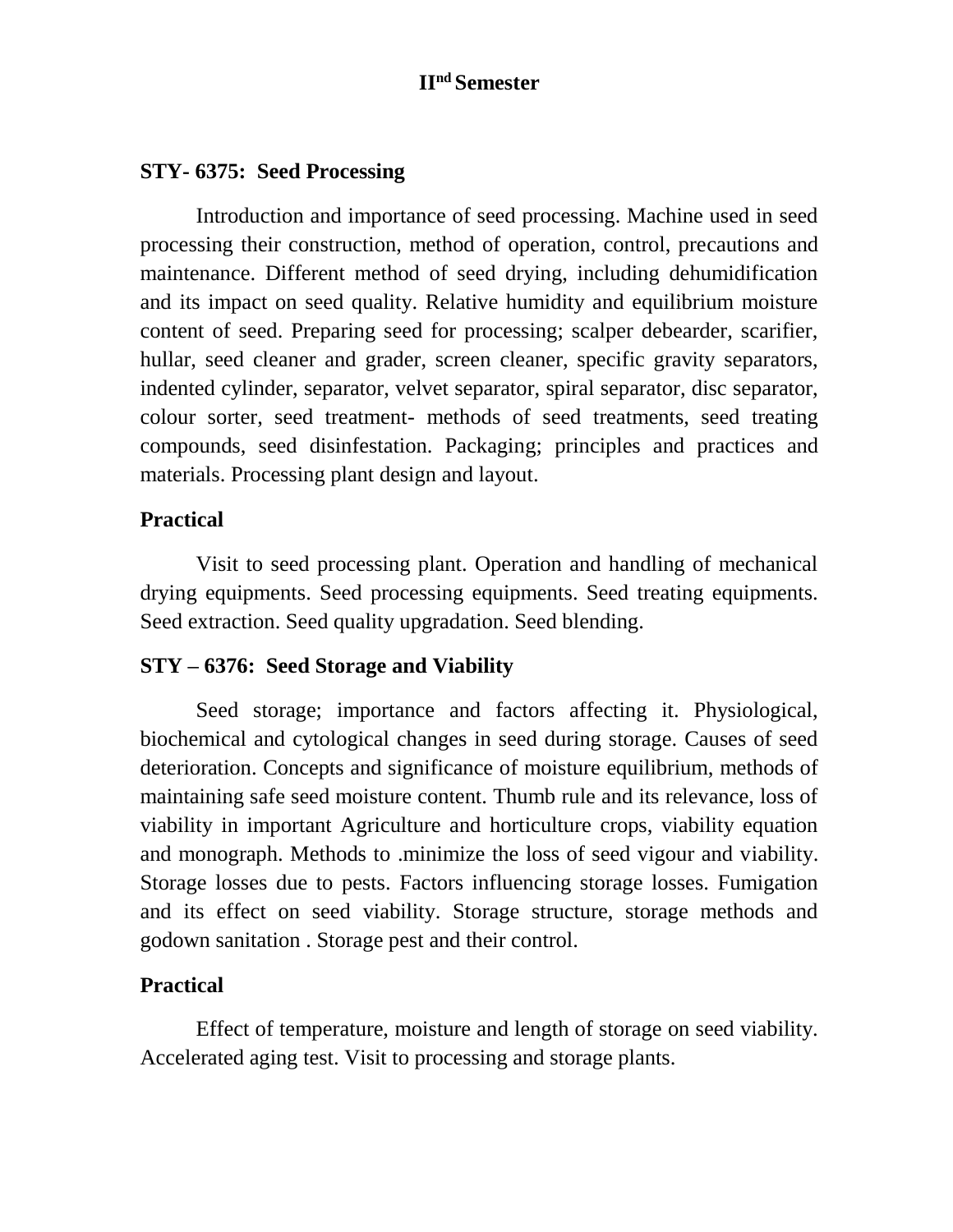#### **STY – 6377 : Seed Germination and Vigour**

Germination requirements in Agriculture and Horticulture crop seed. Factors affecting seed germination and role of the different type of seed in germination. Biochemical changes during germination. Role of promoters and inhibitors. Effect of age, size and position of seed on germination. Seed dormancy - types, mechanism, endogenous and exogenous factors affecting dormancy. Seed vigour and its concept, factor affecting seed vigour, physiological and gentical basis of seed vigour, vigour test, seed vigour and crop performance and yield Chemical compositions and structural architecture of the bio -membranes and its impact on seed germination and viability.

#### **Practical**

Germination metabolism. Methods for breaking and including dormancy in various crops species. Determination of seed vigour. Accelerated aging test, activity of enzymes, respiratory rates, quantitative tetrazolium test, position, weight and size of seed in relation to germination.

#### **IIIrd Semester**

## **STY – 7371: Seed Testing**

National and international history of seed testing. Seed testing network in India. National and international seed testing rules. Seed testing organizations. Seed sampling, heterogeneity test. Sample receipt and registration. Physical purity analysis. Determination of other seeds by number and determination of other distinguishable for different crops, seedling evaluation. Moisture test. Tetrazolium test - principles, procedure and evaluation. Testing for coated / pelleted seeds. Testing for varietal verification, grow-out test. Seed health. Insect damage, reporting of seed testing results, factors affecting variability, use of tolerance tables in seed testing. Sequential sampling analysis. Seed dormancy, type and methods to break it. Weed seed identification preservation and storage of guard samples.

## **Practical**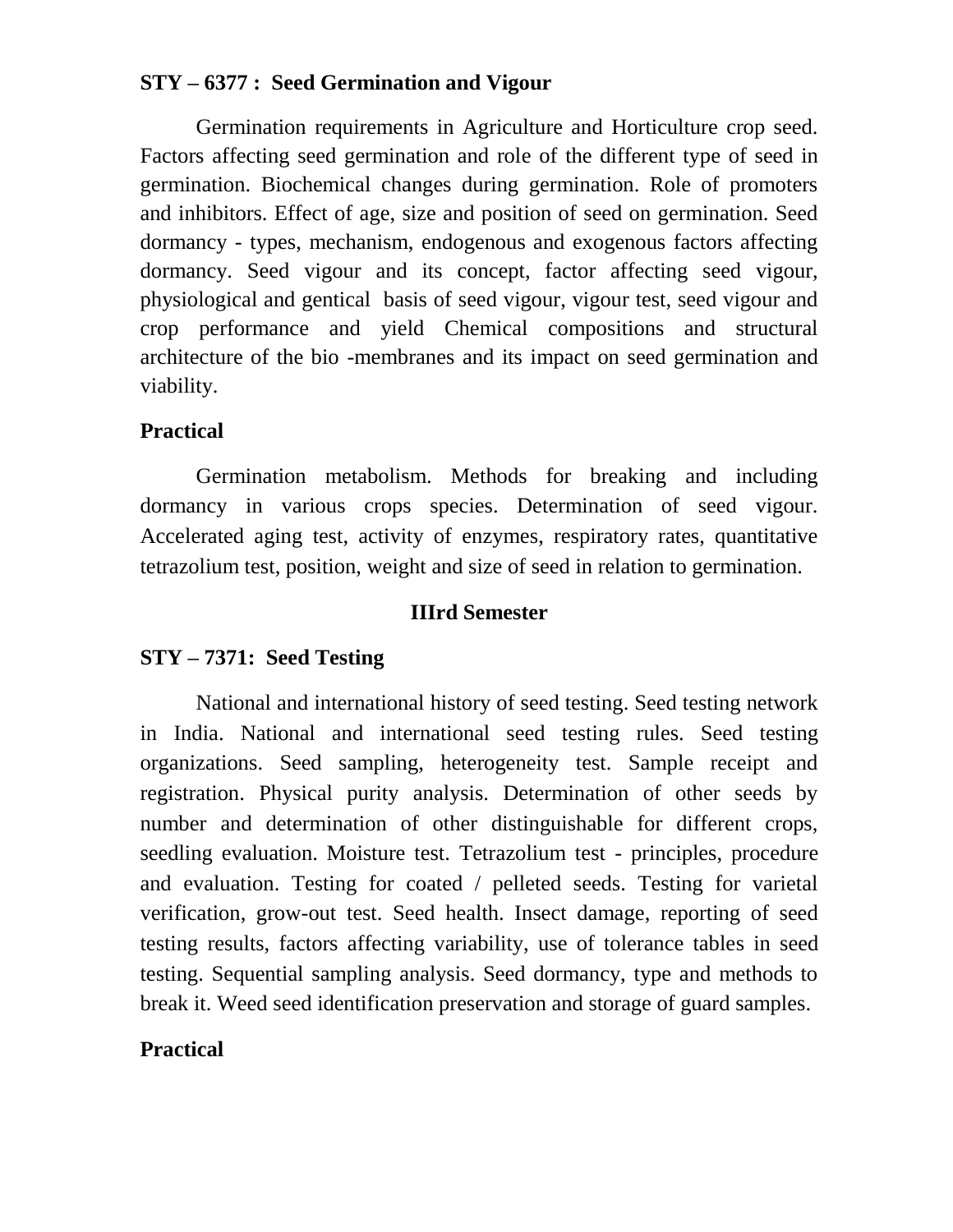Step in seed testing; sampling, entry in records, dividing and mixing, purity analysis, test weight. Identification of weed and crop seeds, moisture estimation, germination test, quick viability test (Tetrazolium test). Accelerated ageing test, use of tolerance tables. Maintenance and handling of seed testing equipements. Maintenance and handling of seed testing results and its communication.

#### **STY – 7372 : Seed Certification and Quality Control**

History of seed certification and quality control. Importance of good quality seeds. Seed quality standards - definition and concept. Concept, purpose and phases of seed certification, Certification agency. Variety eligibility, classes and sources of seed, verification of seed sources. Unit of certification, field inspection and reporting of results, isolation distance, comparing field observations with minimum standards, grow out test, tolerance levels. Seed analyst and his duties. Laboratory evaluation and packaging, seed lot size and construction of seed lot numbers, certified seed level, certification tag, validity period of certification, seeds Act and seeds rules and law enforcement. Seed control order. Seed policy. Seed inspectors powers and duties, inspection procedures and equipment required. Role of "Quality Control" for import and export of seeds.

## **Practical**

Field inspection at various stages. - taking field counts in different crops. Off types, pollen shedders designated seed born diseases. Writing reports of field inspections for different crops.

#### **STY – 7373 : Seed Pathology**

Introduction, history and importance of seed pathology. Seed structure and development in relation to infection and infestations. Mechanism of seed infection, factors affecting seed infection. Seed transmission and factor affecting seed transmission of pathogens. Deterioration of seed by storage fungi. Detection and control of seed born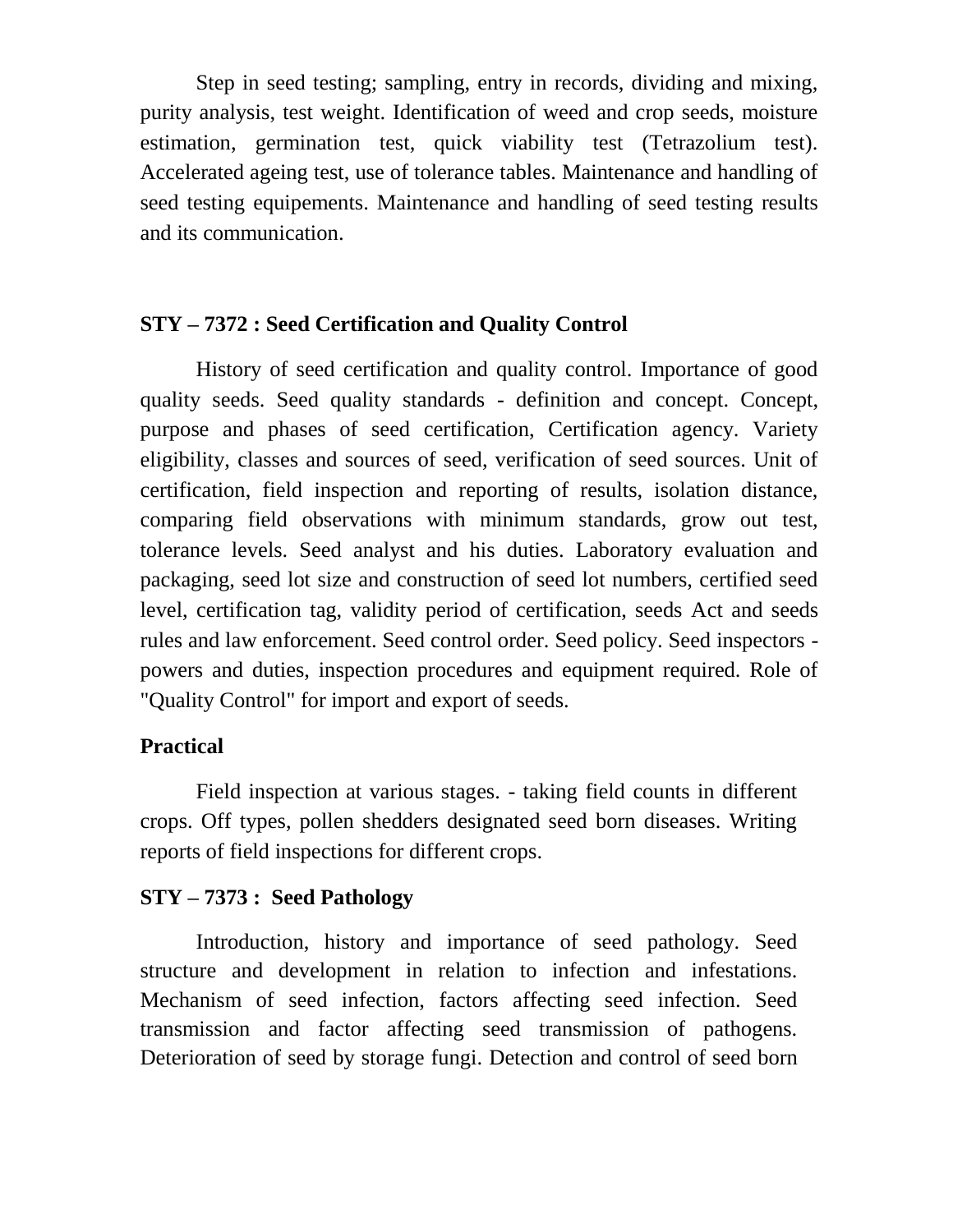pathogens. Seed treatment, seed certification and plant quarantine for pathogens.

#### **Practical**

Techniques of seed health testing - visual examination of seeds, washing test, incubation methods, embryo count method, seed soak method for the detection of certain seed born pathogens. Methods of seed treatment.

## **STY – 7374: Seed Entomology**

Principles of seed entomology. Study of major insect, pests of principal crops for seed production. Various methods of insect pest control. Different pesticides and their\_ handling. Management of storage insect pest, mites and rodents. Fumigation dusting, spraying and Their use. Types of storage structures - domestic and commercial.

## **Practical**

Identification and collection of important storage grain pest. Knowledge about the fumigation and various type of tools for dusting ands spraying insecticides. Storage structure and damage material. Practical record and viva voce.

## **IVth Semester**

## **STY – 7375: Economics of seed production and marketing**

This course is primarily designed to consent, the student with the enterprise of the seed production and its marketing. The main areas covered are principles of seed production and principles of farm management. Importance and scope of seed industries. Demand and production of seeds, cost of production and returns. Financial requirement. Pricing and price policies. Market structure, marketing organization, marketing channels, marketing margins, analysis the problem of marketing. The agencies responsible for determining the rate of quality seed.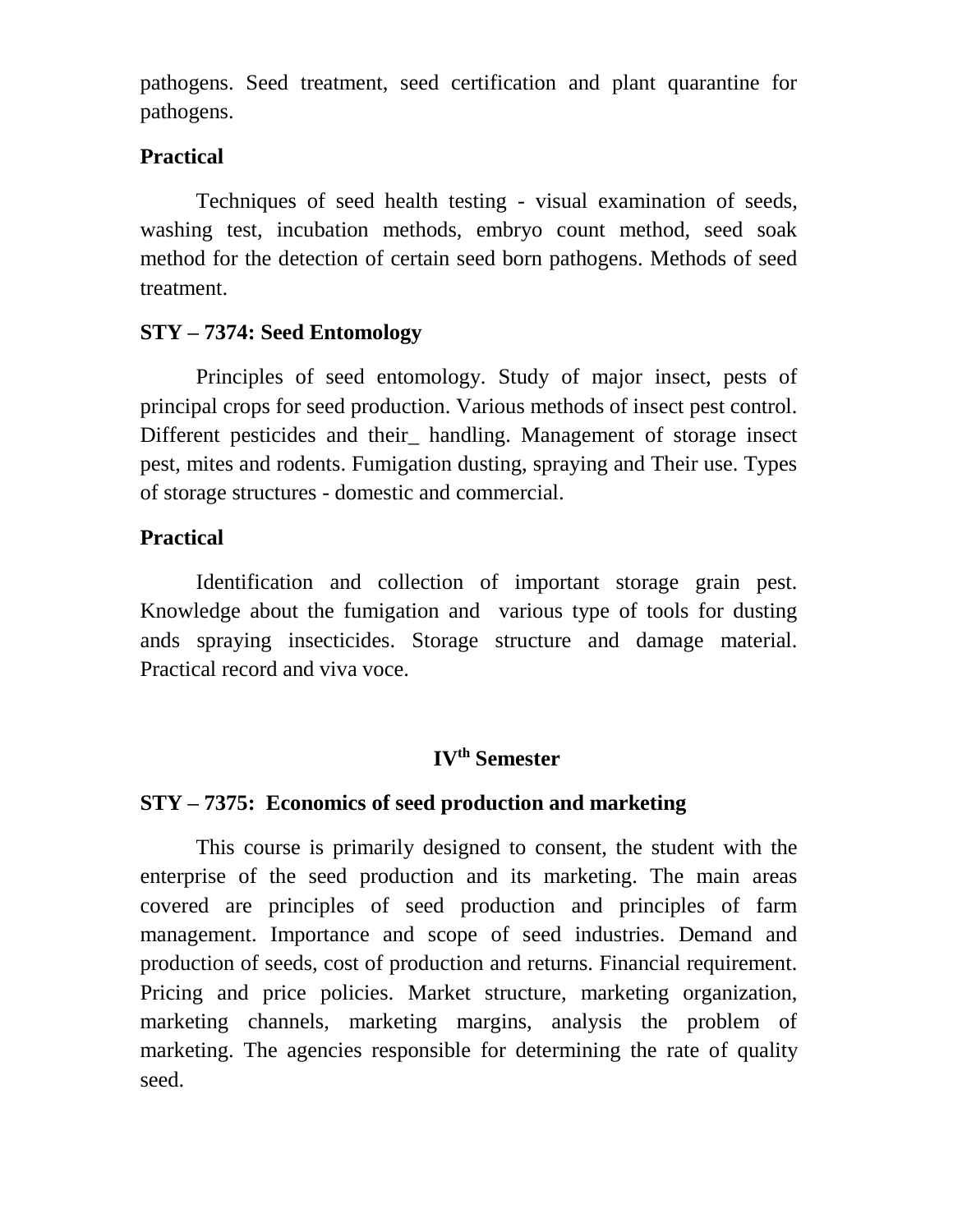**Practical:** Farm planning and budgeting, record keeping cost analysis.

## **STY-7376 Seed Production of MAP's**

Seed Production , package and practices for Medicinal plants: arpgandha, poppy, sadabahar, digitalis, dioscorea, solanum, brahmi, isabgol, senna, aloe, neem, chincona, Aromatic plants: Essentisl Oils: Mints (Menthol mint, pepper mint, spearmint, bergamot mint). Aromatic grasses (lemon grass, palmarosa, citronella, vetiver) Ocimum, geranium, dill (Sowa), cinamom, , Flower perfume: Lavander, rose, rosemerry, jasmine.

**Practical:** Package & Practices of seed production and processing of medicinal and aromatic plants.

# **STY – 7377 Hybrid seed Production**

Heterosis: definition, expression and estimation of hybrid vigour; utilization of heterosis in agricultural, horticultural and other crop plants for crop improvement. Pre requisites for hybrid seed production; mechanisms and management of pollination in autogamous and allogamous crops; genetic constitution of varieties, hybrids and basic principles in seed production.

Techniques of hybrid seed production - emasculation and crossing: use of self-incompatibility, modification of sex; types of male sterility and exploitation in hybrid development and its use in hybrid seed production; development and maintenance of A, B and R lines.

Fertility restoration; use of chemical hybridizing agents, problems of non synchrony in flowering of parental lines and methods to overcome; planting ratios and population density in relation to hybrid seed yield; salient features of hybrid seed production of various crops viz., rice, sorghum, bajra, maize, sunflower, cotton and other major vegetables.

# **Practical**

Methods of hybrid seed production in major agricultural and horticultural crops; planting of rows/blocks of parental lines and manipulations for achieving flowering synchrony for production of hybrid seeds, maintenance of A, B and R lines and production of breeder seed; stable iagnostic characteristics of parental lines and their hybrids; genetic purity tests;